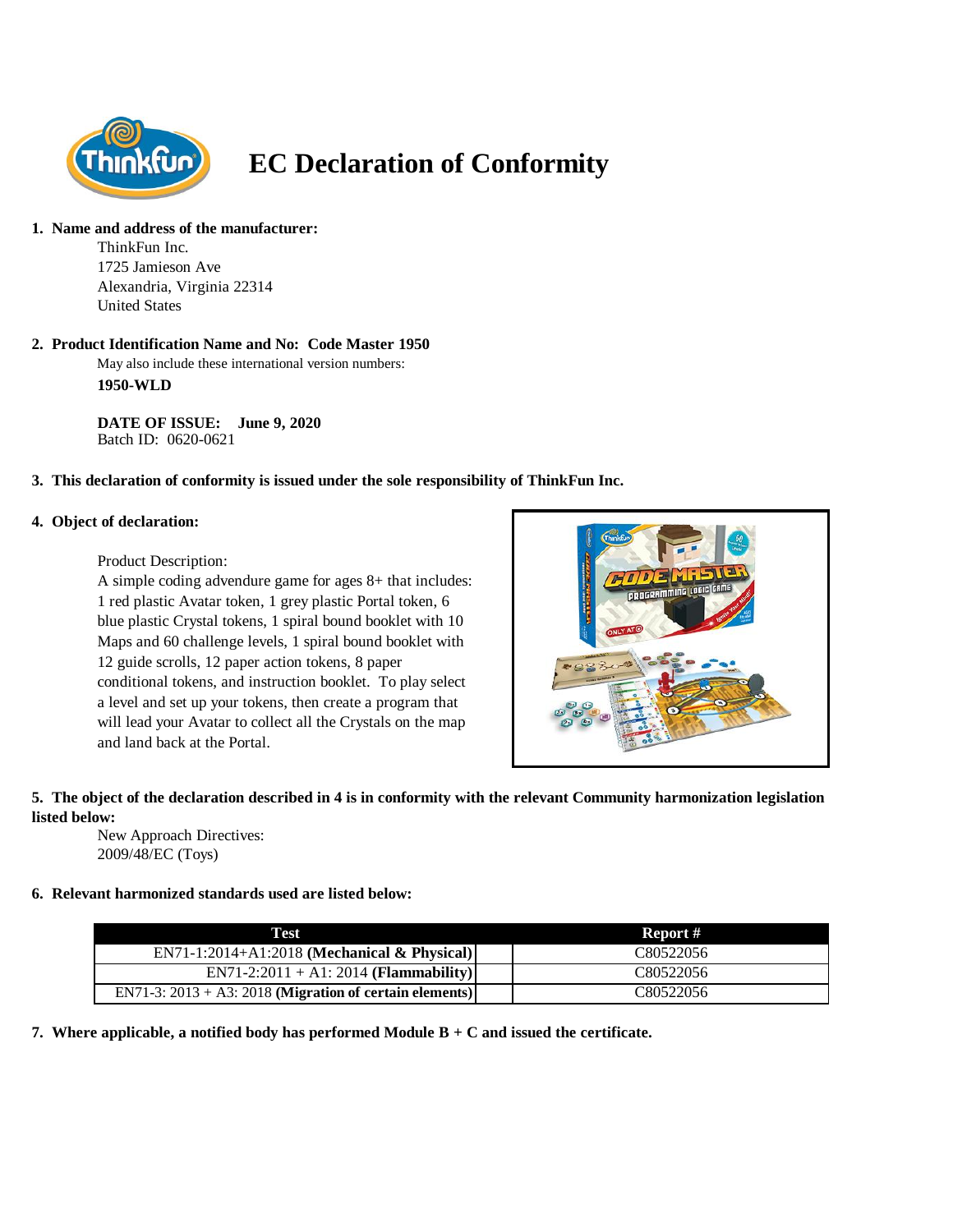# **8. Additional Information:**

The object of declaration is also in conformity with the following standards/regulations:

| <b>Test</b>                                             | Report #  |
|---------------------------------------------------------|-----------|
| REACH Annex XVII (Cadmium)                              | C80522056 |
| <b>REACH Annex XVII (Phthalates)</b>                    | C80522056 |
| <b>REACH Annex XVII (Azo Dyes)</b>                      | C80522056 |
| 94/62/EC (Heavy Metals Requirements on Packaging        |           |
| and Packaging Waste)                                    | C80522056 |
| Determination Of Polycyclic Aromatic Hydrocarbon [Point |           |
| 50 Of The Annex XVII Of The Regulation (EC) No.         |           |
| 1907/2006 (REACH) With Further Amendment                | C80522056 |
| Determination Of Pentachlorophenol [Point 22 Of The     |           |
| Annex XVII Of The Regulation (EC) No. 1907/2006         |           |
| (REACH) With Further Amendment]                         | C80522056 |
| Determination Of Pentachlorophenol[German Ordinance     |           |
| on Prohibition of Chemical (ChemVerbotsV) Attachment    |           |
| 15]                                                     | C80522056 |
| Determination Of Benzene Content [Point 5 Of The Annex  |           |
| XVII Of The Regulation (EC) No. 1907/2006 (REACH)       |           |
| And Further Amendment]                                  | C80522056 |
| Determination Of HBCDD As Per Client's Specification.   | C80522056 |
| Determination Of PBBs & PBDEs Content As Per Client's   |           |
| Specification [(EU) No. 757/2010 And (EU) No.2016/293   |           |
| Amending Regulation (EC) No 850/2004 On Persistent      | C80522056 |
| [Bedarfsgegenständeverordnung Annex 1 (to § 3)]         |           |
| Substances which may not be used in the manufacture or  |           |
| treatment of certain consumer goods]                    | C80522056 |
| Determination Of Flame Retardant Content [Point         |           |
| 4,7,8,44,45 Of The Annex XVII Of The Regulation (EC)    |           |
| No. 1907/2006 (REACH) With Further Amendment]           | C80522056 |
| Flame                                                   |           |
| Retardant (PBBs & PBDES) As Per Client's Specification  |           |
| w/ Reference to Chem. Verbots V                         |           |
| Regulation.                                             | C80522056 |
|                                                         |           |
| Aniline referring to Regulation (EC) 1907/2006 (limit)  |           |
| of 30mg/kg)                                             | C80522056 |
|                                                         |           |
| Content of lead according to Regulation (EC) 1907/2006  |           |
| Annex XVII                                              | C80522056 |
| Textiles - Color fastness to perspiration and optical   |           |
| brightners according to EN ISO 105-E04                  | C80522056 |
| Textiles - color fastness to rubbing according to EN    |           |
| ISO 105-X12                                             | C80522056 |
| Allergizing and cancerogenic colorants according to     |           |
| directive 2009/48/EG and DIN 54231                      | C80522056 |
|                                                         |           |
| Formamide according to directive 2015/2115/EU           |           |
| and directive 2009/48/EG                                | C80522056 |